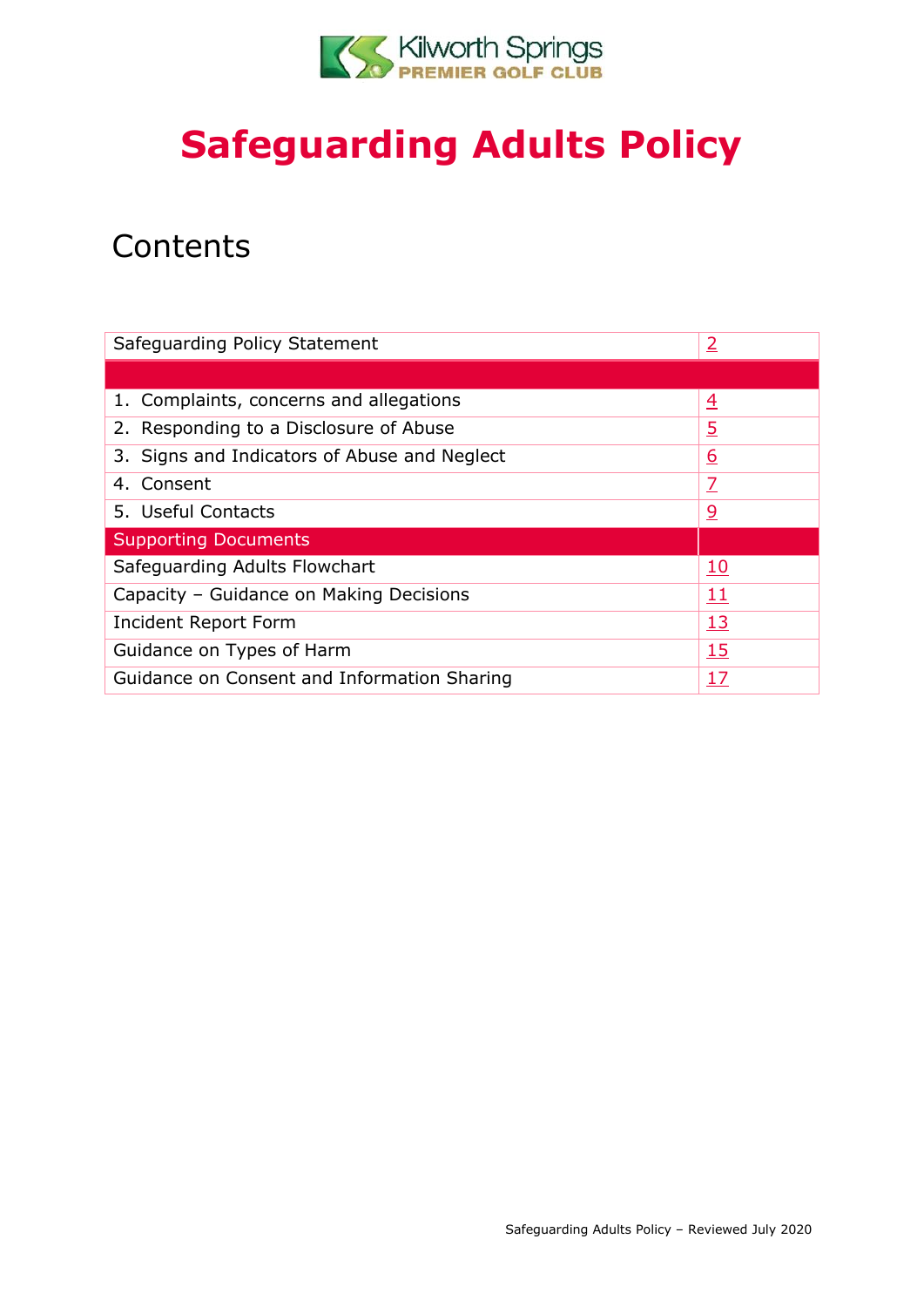

### Safeguarding Adults Policy

### <span id="page-1-0"></span>**Introduction**

KILWORTH SPRINGS GOLF CLUB is committed to creating and maintaining a safe and positive environment for all individuals involved in golf.

Safeguarding duties apply to an adult who:

- Has needs for care and support (whether or not the local authority is meeting any of those needs) and;
- Is experiencing, or is at risk of, abuse or neglect; and;
- As a result of those care and support needs is unable to protect themselves from either the risk of, or the experience of, abuse or neglect.

### Principles in relation to adults at risk

The Care and Support Statutory Guidance Section 14.13 sets out the following six key principles which underpin all adult safeguarding work:

- Empowerment: People being supported and encouraged to make their own decisions and informed consent.
- Prevention: It is better to take action before harm occurs.
- Proportionality: The least intrusive response appropriate to the risk presented.
- Protection: Support and representation for those in greatest need.
- Partnership: Local solutions through services working with their communities. Communities have a part to play in preventing, detecting and reporting neglect and abuse.
- Accountability: Accountability and transparency in delivering safeguarding.

**Making safeguarding personal** is the concept that adult safeguarding should be person led and outcome focused. It engages the person in a conversation about how best to respond to their safeguarding situation in a way that enhances involvement, choice and control. As well as improving quality of life, well-being and safety.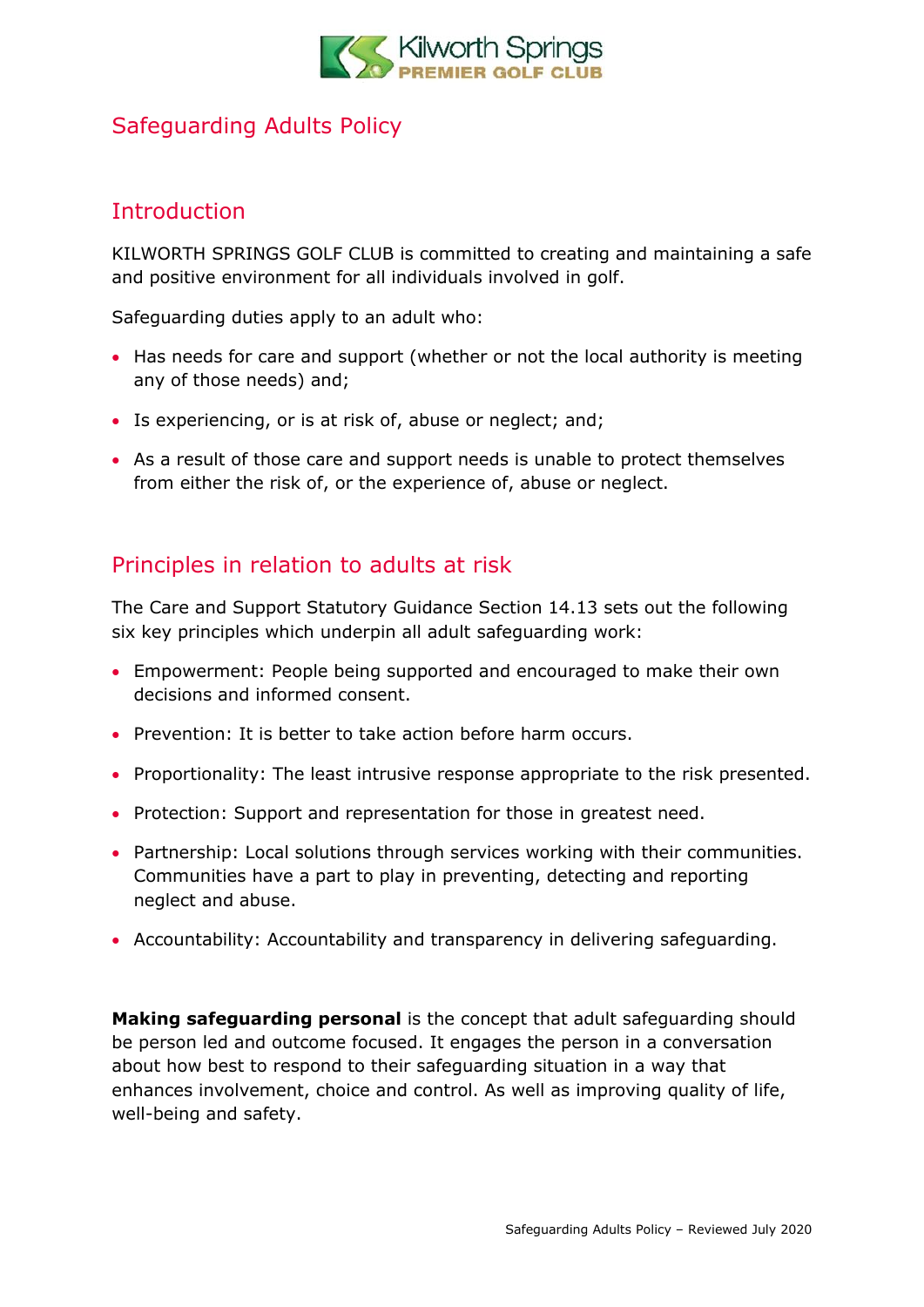

Wherever possible discuss safeguarding concerns with the adult to get their view of what they would like to happen and keep them involved in the safeguarding process, seeking their consent to share information outside of the organisation where necessary.

The principles of the Mental Capacity Act 2005 (MCA) state that every individual has the right to make their own decisions and provides the framework for this to happen.

In addition KILWORTH SPRINGS GOLF CLUB recognises the following principles which underpin our work with all groups and individuals who may have additional needs for support and protection:

- It is every adult's right to be protected from abuse irrespective of their age, gender identity, faith or religion, culture, ethnicity, sexual orientation, background, economic position, marital status, disability or level of ability.
- All staff and volunteers share the responsibility for the protection of adults at risk and will show respect and understanding for their rights, safety and welfare.
- The additional vulnerability of disabled adults (including those with invisible disabilities, learning and communication differences) is recognised.
- Allegations of abuse or concerns about the welfare of any adult will be treated seriously and will be responded to swiftly and appropriately.
- KILWORTH SPRINGS GOLF CLUB recognises the role and responsibilities of the statutory agencies in safeguarding adults and is committed to complying with the procedures of the Local Safeguarding Adults Boards.
- Confidentiality will be maintained appropriately at all times and the adult's safety and welfare must be the overriding consideration when making decisions on whether or not to share information about them.
- KILWORTH SPRINGS GOLF CLUB will support all adults to understand their roles and responsibilities with regards to safeguarding and protecting adults at risk, including the responsibility to report all concerns in line with KILWORTH SPRINGS GOLF CLUB safeguarding adults policy and procedures.
- All participants involved in golfing activities have the right to be listened to with respect and to be heard.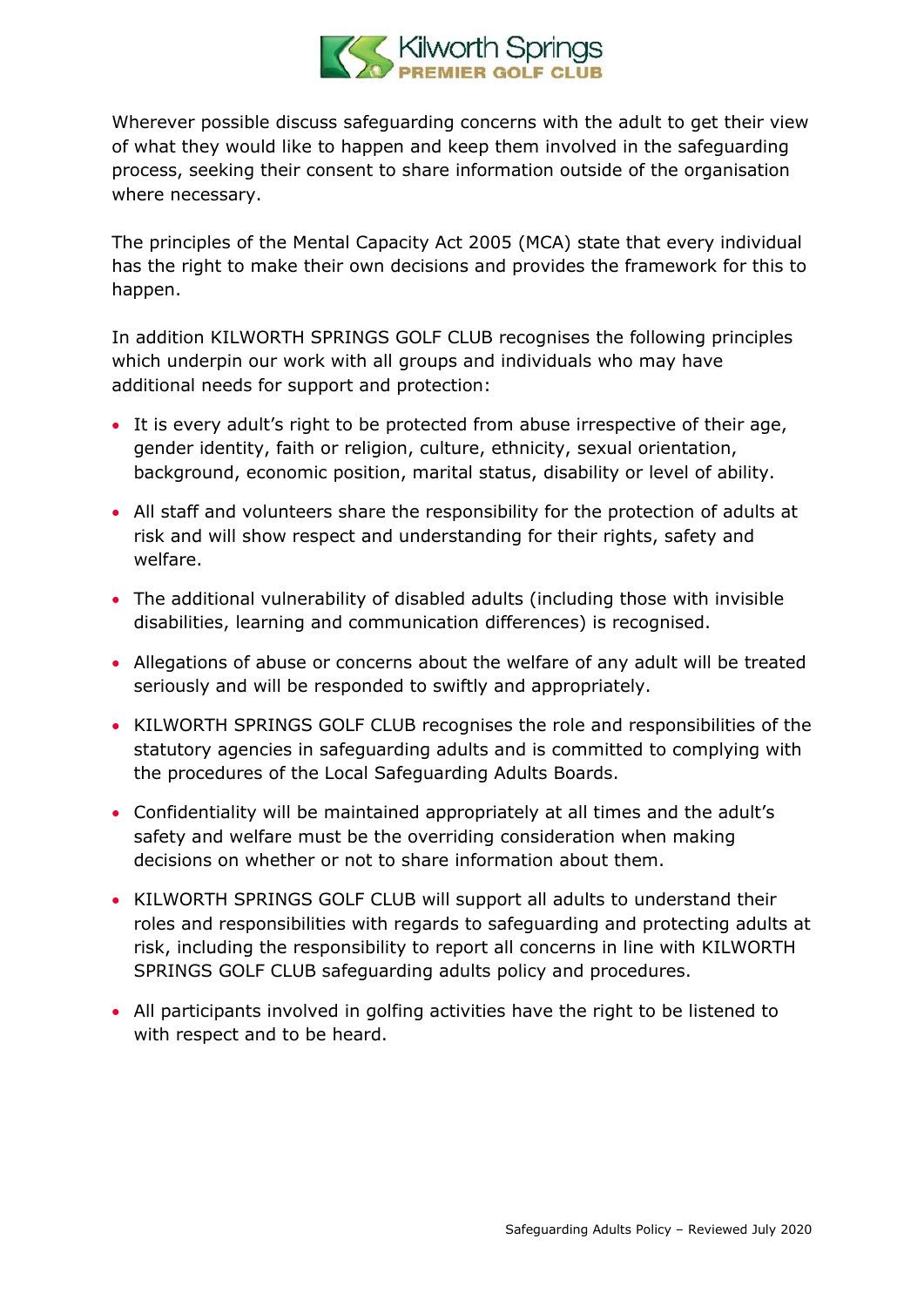

### Guidance and legislation

The practices and procedures within this policy are based on the principles contained within the UK and legislation and Government Guidance and have been developed to complement the Safeguarding Adults Boards policy and procedures, and take the following into consideration:

- The Care Act 2014
- The Protection of Freedoms Act 2012
- Domestic Violence, Crime and Victims (Amendment ) Act 2012
- The Equality Act 2010
- The Safeguarding Vulnerable Groups Act 2006
- Mental Capacity Act 2005
- Sexual Offences Act 2003
- The Human Rights Act 1998
- The Data Protection Act 2018

### Responsibilities and implementation

KILWORTH SPRINGS GOLF CLUB will seek to promote the principles of safeguarding by:

- Reviewing KILWORTH SPRINGS GOLF CLUB policy and procedures every three years or whenever there is a major change in legislation.
- Giving guidance on appropriate recruitment procedures to assess the suitability of volunteers and staff working with vulnerable groups.
- Following procedures to report welfare concerns and allegations about the behaviour of adults and ensure that all staff, volunteers, parents and participants, including children, are aware of these procedures.
- Directing club staff, volunteers & coaches to appropriate safeguarding training and learning opportunities, where this is appropriate to their role.

### <span id="page-3-0"></span>1. Complaints, concerns and allegations

**1.1** As a player, parent, carer, member of staff or volunteer you may be concerned about the welfare of an adult, become aware that abuse or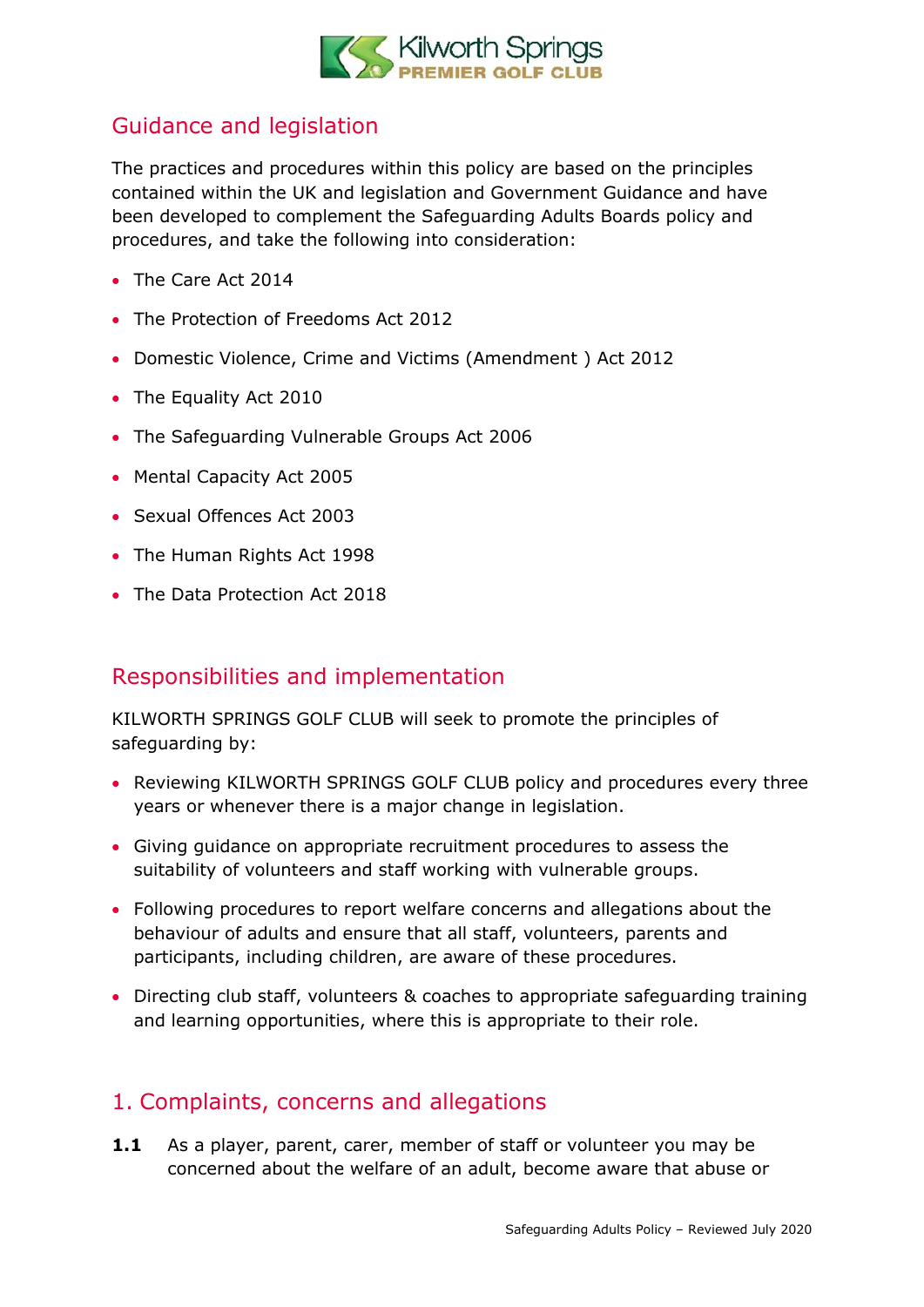

poor practice is taking place, suspect abuse or poor practice may be occurring or be told about something that may be abuse or poor practice. These concerns should be brought to the attention of the England Golf Lead Safeguarding Officer without delay.

- **1.2** The person reporting the concern is not required to decide whether abuse has occurred, but simply has a duty to pass on their concerns and any relevant information tel: 01526 351824. All concerns will be treated in confidence. Details should only be shared on a 'need to know' basis with those who can help with the management of the concern.
- **1.3** Concerns will be recorded on an Incident Report Form and sent to England Golf Lead Safeguarding Officer and retained confidentially. The Lead Safeguarding Officer will assist with completion of this form if required, tel 01526 351824.
- **1.4** KILWORTH SPRINGS GOLF CLUB will work with England Golf, counties and other external agencies to take appropriate action where concerns relate to potential abuse or serious poor practice. KILWORTH SPRINGS GOLF CLUB disciplinary procedures will be applied and followed where possible.
- **1.5** Safeguarding adults at risk requires everyone to be committed to the highest possible standards of openness, integrity and accountability. KILWORTH SPRINGS GOLF CLUB supports an environment where staff, volunteers, parents/carers and the public are encouraged to raise safeguarding concerns. Anyone who reports a legitimate concern to the organisation (even if their concerns subsequently appear to be unfounded) will be supported. All concerns will be taken seriously.
- **1.6** It is important when considering your concern that you also consider the needs and wishes of the person at risk.

### <span id="page-4-0"></span>2. Responding to disclosure of abuse

- **2.1** If an adult indicates that they are being abused the person receiving the information should:
	- Stay Calm
	- Listen carefully to what is said, allowing the adult to continue at their own pace, and take it seriously.
	- Explain that it is likely the information will have to be shared with othersdo not promise to keep secrets.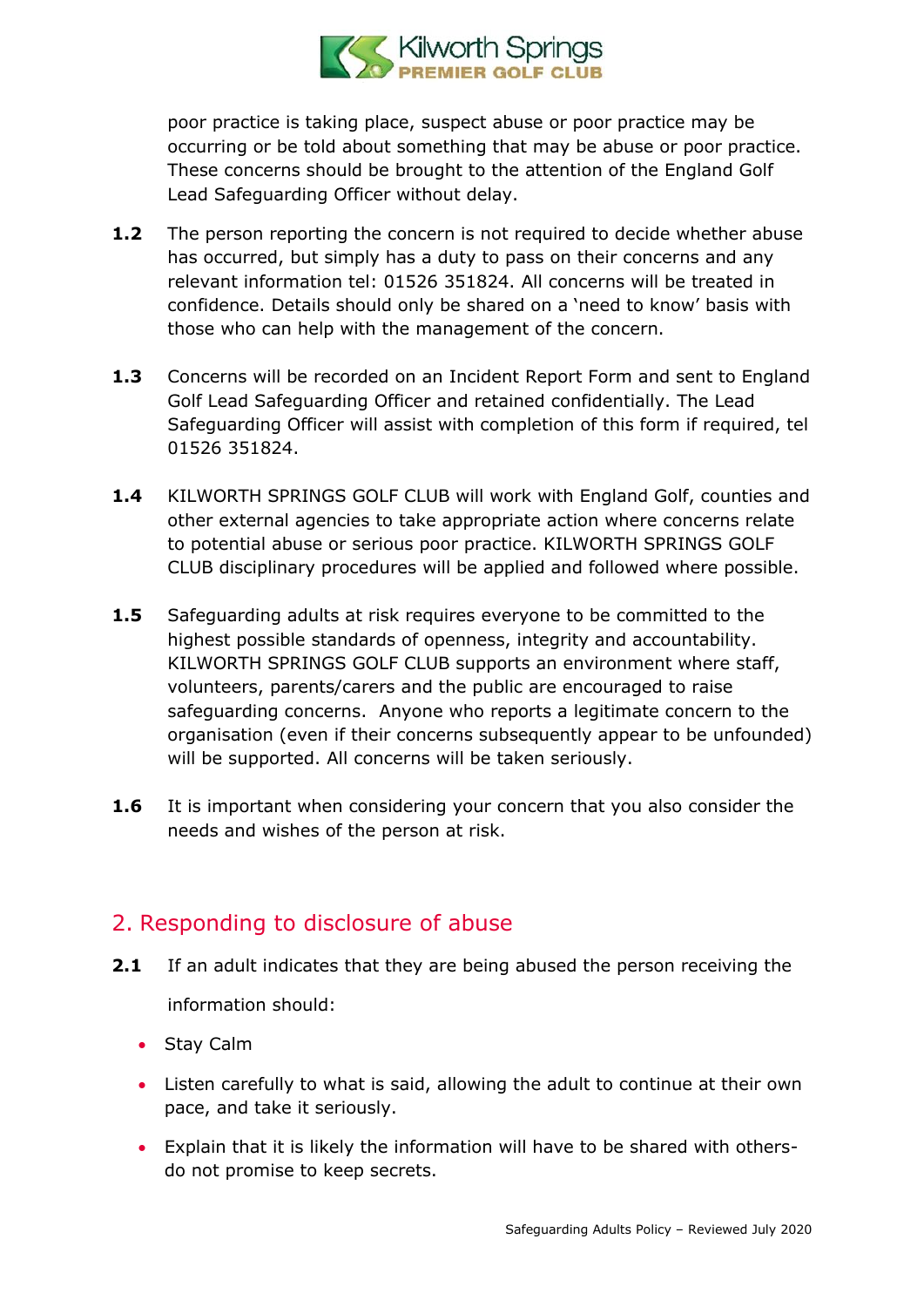

- Keep questions to a minimum, only ask questions if you need to identify/ clarify what the person is telling you. Take care to distinguish between fact, observation, allegation and opinion. It is important that the information you have is accurate.
- Reassure the person that they have done the right thing in revealing the information.
- Ask them what they would like to happen next.
- Explain what you would like to do next and ask if they are happy for you to share the information in order for you to help them. As long as it does not increase the risk to the individual, you should explain to them that it is your duty to share your concern with your Lead Safeguarding Officer.
- Record in writing what was said using the adult's own words as soon as possible
- **2.2** DO NOT:
	- Dismiss the concern.
	- Panic or allow shock or distaste to show.
	- Probe for more information than is offered.
	- Make promises that cannot be kept.
	- Conduct an investigation of the case.
	- Make negative comments about the alleged perpetrator.

If the matter is urgent and relates to the immediate safety of an adult at risk then contact the police immediately. Complete and Incident Form and copy it to the England Golf Lead Safeguarding Officer within 24 hours.

#### <span id="page-5-0"></span>3. Signs and indicators of abuse and neglect

- **3.1** Abuse can take place in any context. Abuse may be inflicted by anyone. Players, members, staff, volunteers or coaches may suspect that an adult is being abused or neglected outside of the club setting. There are many signs and indicators that may suggest someone is being abused or neglected, these include but are not limited to:
	- Unexplained bruises or injuries or lack of medical attention when an injury is present.
	- Person has belongings or money going missing.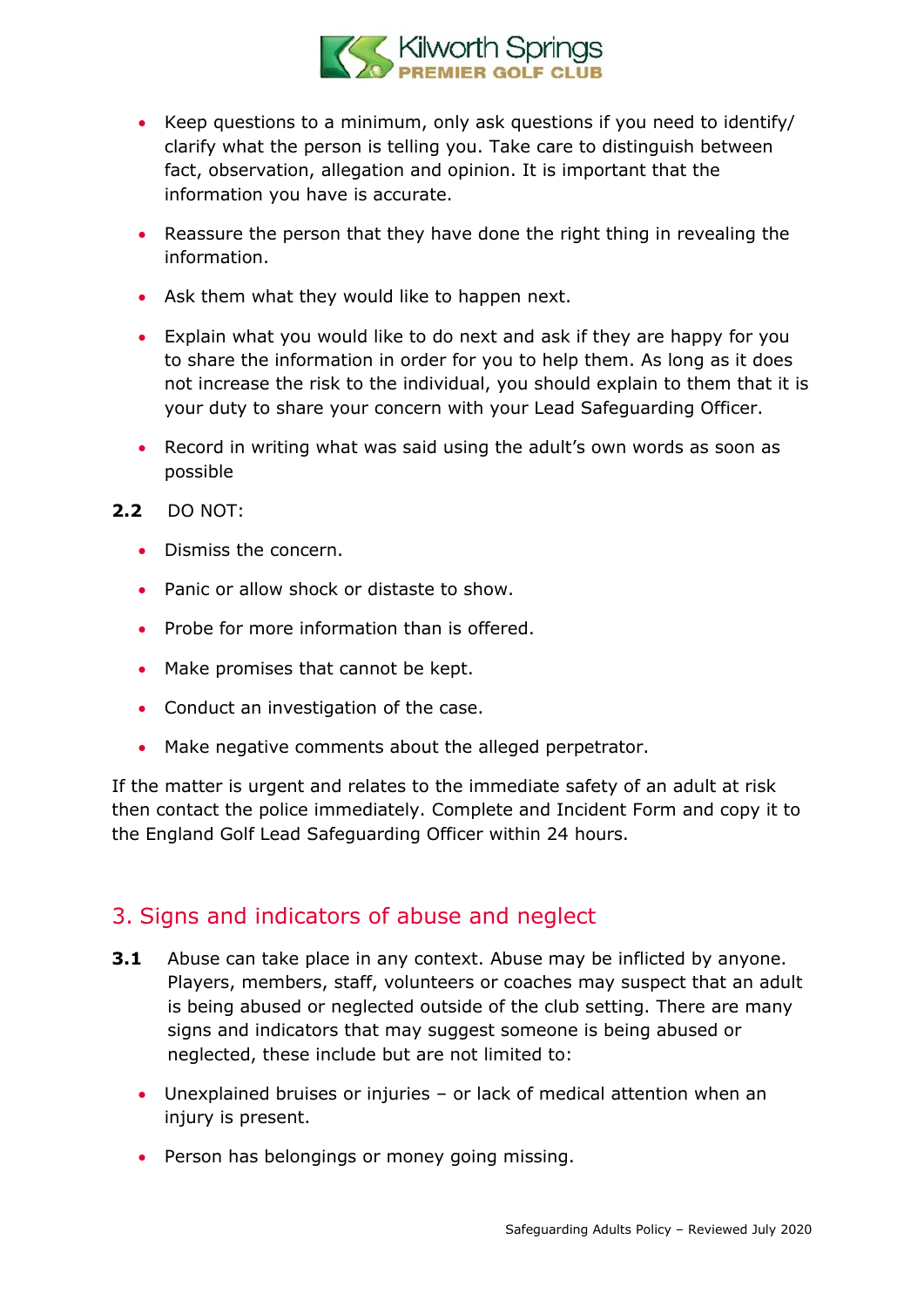

- Person is not attending / no longer enjoying their sessions.
- Someone losing or gaining weight / an unkempt appearance. A change in the behaviour or confidence of a person.
- Self-harm.
- A fear of a particular group or individual.
- They may tell you / another person they are being abused i.e. a disclosure.

### <span id="page-6-0"></span>4. Consent

- **4.1** The Care Act 2014 statutory guidance advises that the first priority in safeguarding should always be to ensure the safety and well-being of the adult.
- **4.2** Adults have a general right to independence, choice and selfdetermination including control over information about themselves.
- **4.3** KILWORTH SPRINGS GOLF CLUB does not expect staff, coaches or volunteers to support an adult who is felt to be vulnerable or at risk through their decision making process but expects them to inform England Golf without delay so that they can clearly define the various options to help support the adult at risk to make a decision about their safety. As long as it does not increase the risk to the individual, it should be explained to them that it is their duty to share their concern with the England Golf Lead Safeguarding Officer. Consent is not required to seek guidance or share information with the National Governing Body.
- **4.4** Adults may not give their consent to the sharing of safeguarding information outside of the organisation for a number of reasons. For example, they may be unduly influenced, coerced or intimidated by another person, they may be frightened of reprisals, they may fear losing control, they may not trust social services or other partners or they may fear that their relationship with the abuser will be damaged. Reassurance and appropriate support may help to change their view on whether it is best to share information.
- **4.5** Those seeking to support the adult should consider the following:
	- Explore the reasons for the adult's objections what are they worried about?
	- Explain the concern and why you think it is important to share the information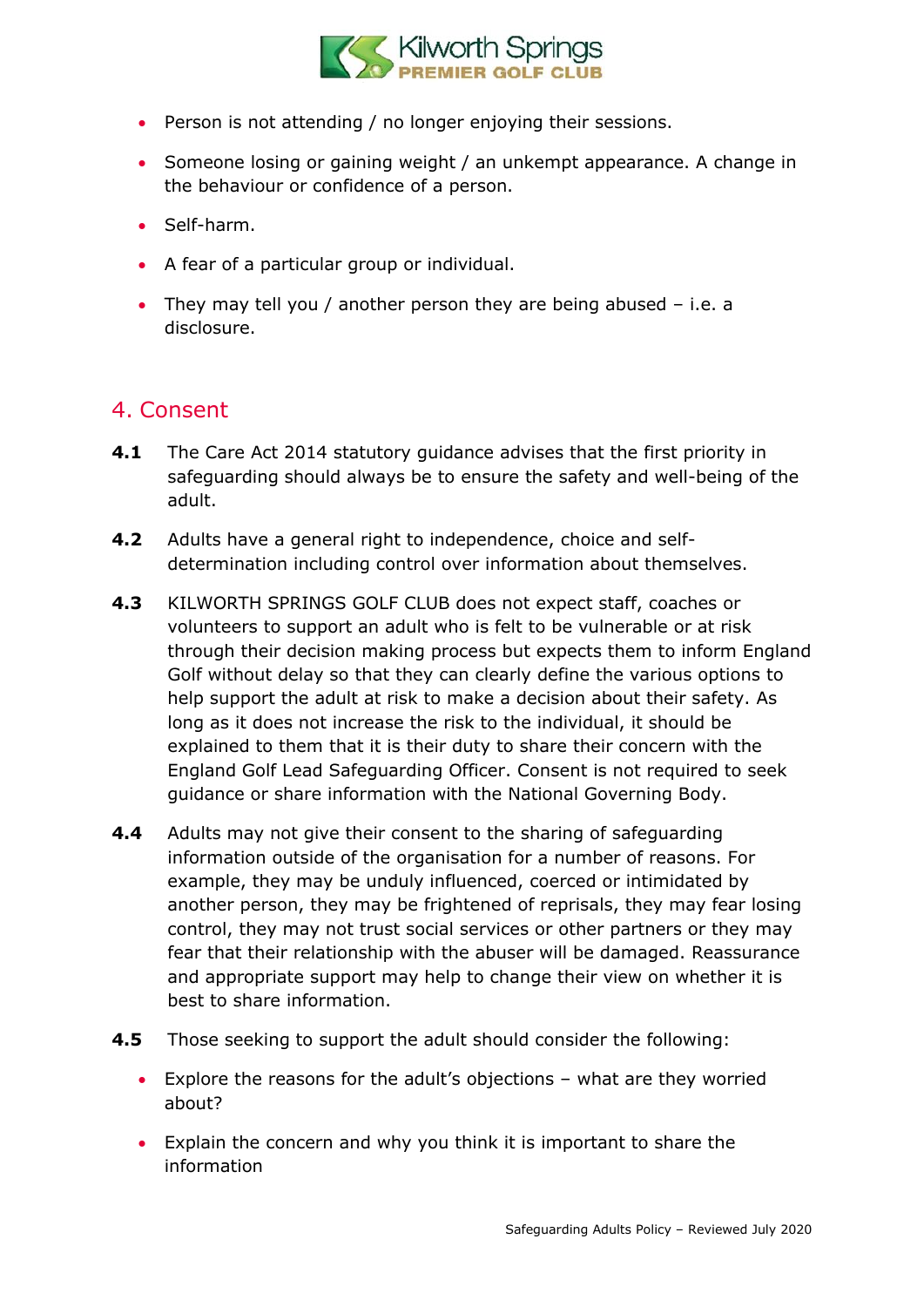

- Tell the adult with whom you may be sharing the information with and why
- Explain the benefits, to them or others, of sharing information could
- they access better help and support?
- Discuss the consequences of not sharing the information could someone come to harm?
- Reassure them that the information will not be shared with anyone who does not need to know
- Reassure them that they are not alone and that support is available to them.
- **4.6** If the adult continues to refuse intervention to support them with a safeguarding concern, or requests that information about them is not shared with other safeguarding partners their wishes should be respected.
- **4.7** However, there are a number of circumstances where those seeking to support the adult can reasonably override such a decision, including but not limited to:
	- It appears that the adult lacks the mental capacity to make that decision (this must be properly explored and further guidance should be sought from the England Golf Lead Safeguarding Officer)
	- Emergency or life-threatening situations may warrant the sharing of relevant information with the emergency services without consent
	- Other people are, or may be, at risk, including children
	- A serious crime has been committed / may be prevented
	- Individuals in a Position of Trust are implicated
- **4.7.1** In such circumstances, it is important to keep a careful record of the decision-making process and guidance should be sought from the England Golf Lead Safeguarding Officer. Legal advice will be sought where appropriate. If the decision is to take action without the adult's consent, then unless it is unsafe to do so, the adult should be informed that this is being done and of the reasons why.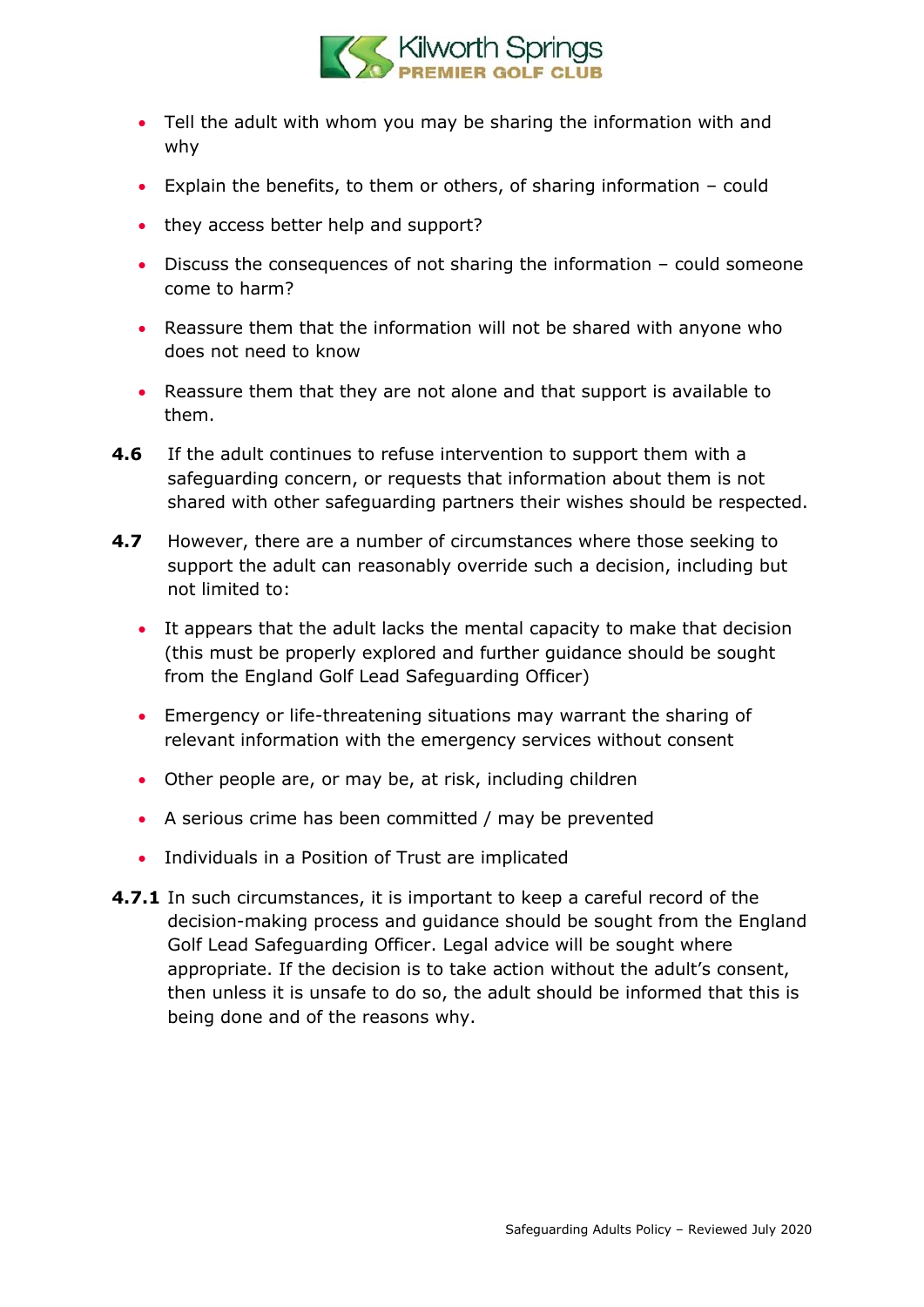

### <span id="page-8-0"></span>5. Useful Contacts

England Golf Useful Contacts

| <b>Name</b>                         | <b>Address</b>                                                                                                        | <b>Number and email</b>                      |
|-------------------------------------|-----------------------------------------------------------------------------------------------------------------------|----------------------------------------------|
| Lead Safeguarding<br><b>Officer</b> | <b>England Golf</b><br><b>National Golf Centre</b><br>The Broadway<br>Woodhall Spa<br>Lincolnshire<br><b>LN10 6PU</b> | 01526 351824<br>safeguarding@englandgolf.org |

#### Local Contacts

| <b>Name</b>                                                                        | <b>Address</b>                                                                 | <b>Number and email</b>                                                                                                                                                                                                                                          |
|------------------------------------------------------------------------------------|--------------------------------------------------------------------------------|------------------------------------------------------------------------------------------------------------------------------------------------------------------------------------------------------------------------------------------------------------------|
| Leicestershire<br>County Council -<br>Safeguarding<br>Adults                       | Leicestershire County<br>Council. County Hall,<br>Glenfield, Leicester LE3 8RA | <b>Adult Social Care:</b><br>Telephone: 0116 305 0004<br>(Monday to Thursday, 8.30am to 5pm,<br>Friday 8.30am to 4.30pm)<br><b>Emergency Duty Team:</b><br>Telephone: 0116 255 1606<br>(Evenings, weekends, Bank Holidays<br>adultandcommunitiescsc@leics.gov.uk |
| Leicestershire<br>County Council-<br>Social Care-<br><b>Emergency Duty</b><br>Team |                                                                                | 0116 255 1606 Evenings,<br>weekends and public holidays                                                                                                                                                                                                          |

#### National Contacts

| <b>Name</b>                                                          | <b>Website</b>        | <b>Number and email</b>                              |
|----------------------------------------------------------------------|-----------------------|------------------------------------------------------|
| Ann Craft Trust -<br>Safeguarding<br>Adults in Sport and<br>Activity | www.anncrafttrust.org | 0115 951 5400<br>Ann-Craft<br>Trust@nottingham.ac.uk |
| Samaritans                                                           |                       | 01522 782333                                         |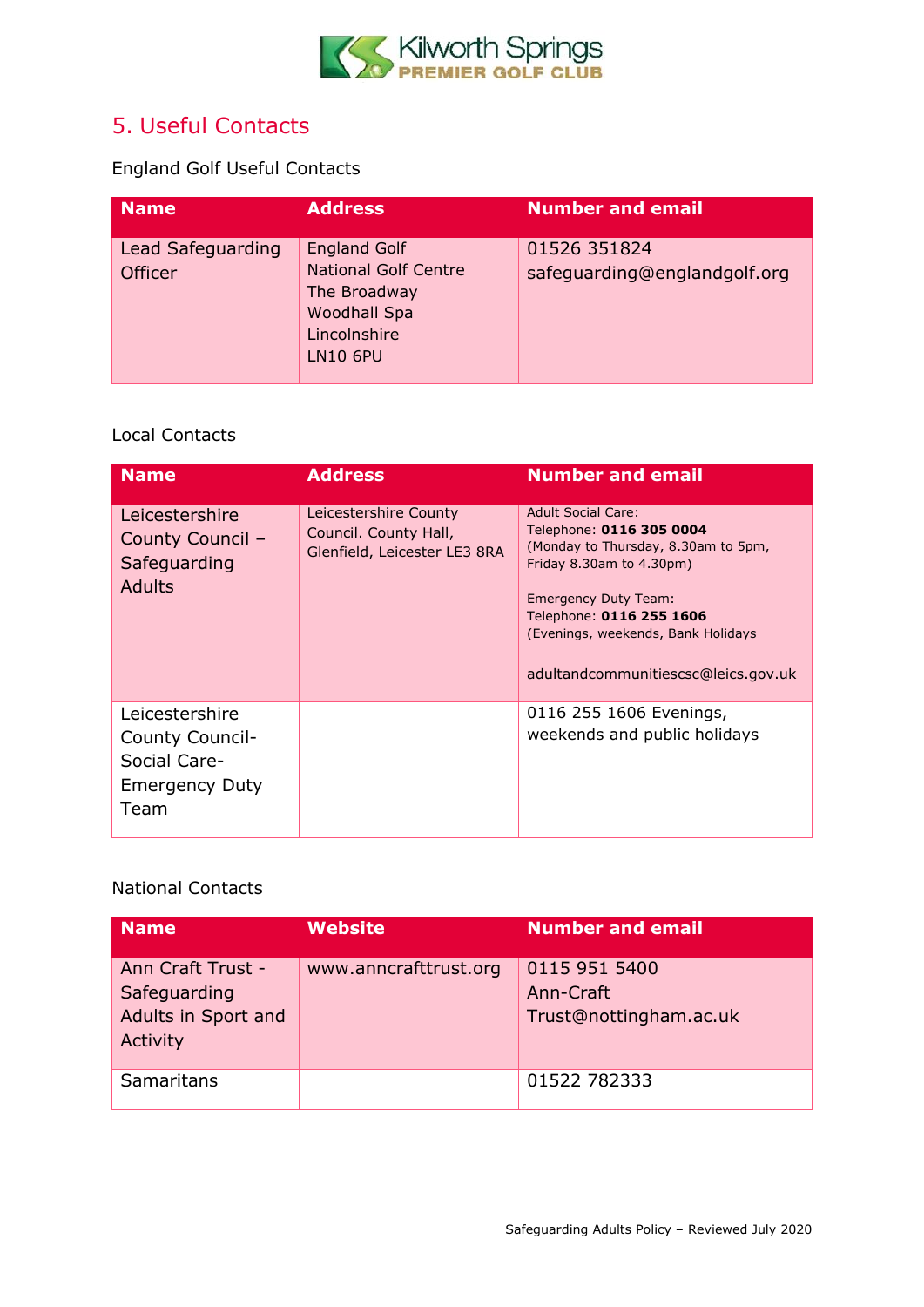

### <span id="page-9-0"></span>Safeguarding Adults Flowchart What to do if you have a concern about an adult?



### **Remember**

It is not your duty to investigate concerns about an adult but do not ignore them – talk to the adult if possible and get in touch with someone within your organisation or the local authority for advice.

\* If for any reason a Club Welfare Officer is not in post or is unavailable a principle of least delay is important. Please contact the England Golf Lead Safeguarding Officer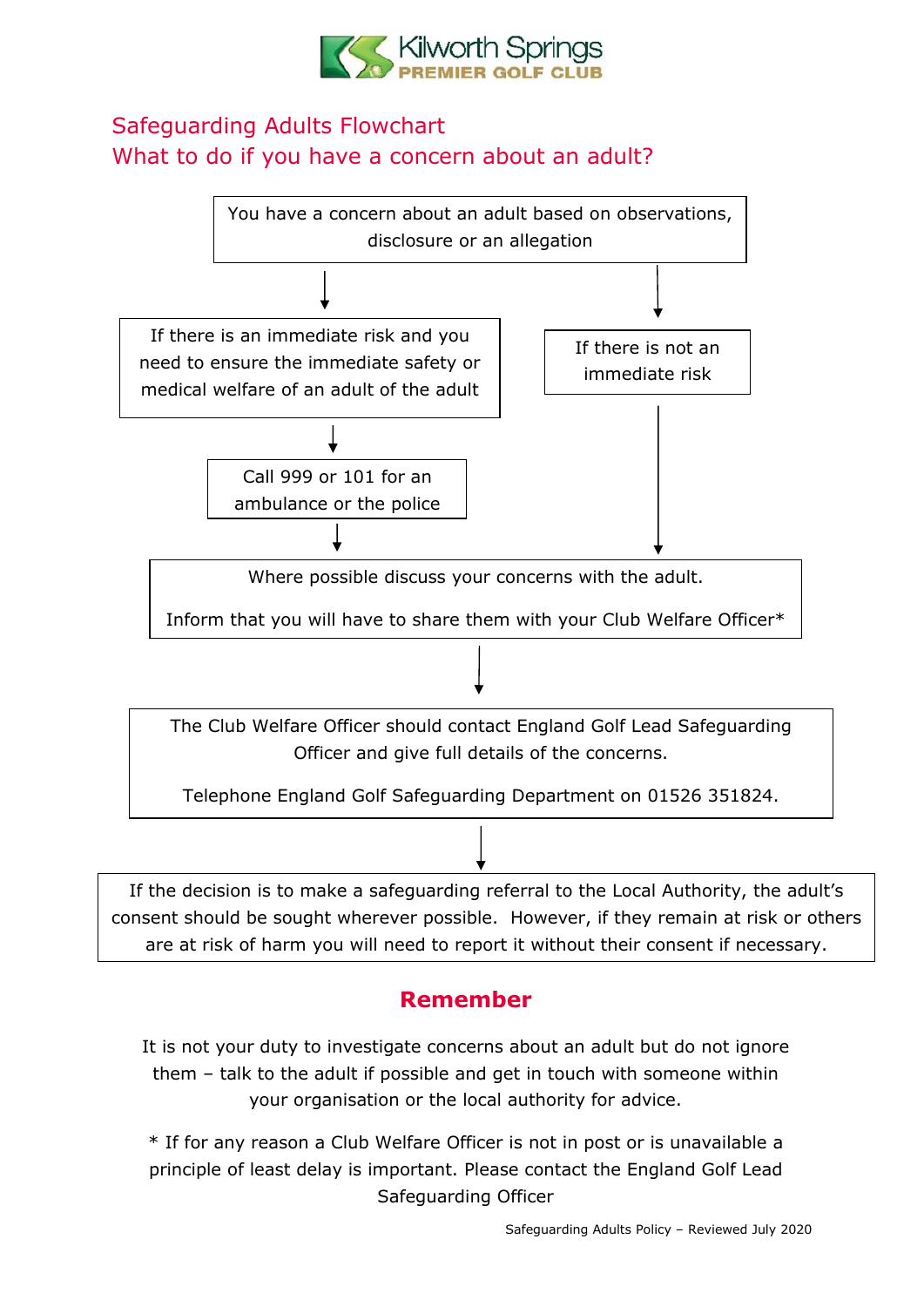

### <span id="page-10-0"></span>KILWORTH SPRINGS GOLF CLUB

### Capacity – Guidance on Making Decisions

The issue of capacity or decision making is a key one in safeguarding adults. It is useful for organisations to have an overview of the concept of capacity.

We make many decisions every day, often without realising. We make so many decisions that it's easy to take this ability for granted.

But some people are only able to make some decisions, and a small number of people cannot make any decisions. Being unable to make a decision is called "lacking capacity".

To make a decision we need to:

- Understand information
- Remember it for long enough
- Think about the information
- Communicate our decision

A person's ability to do this may be affected by things like learning disability, dementia, mental health needs, acquired brain injury, and physical ill health.

The Mental Capacity Act 2005 (MCA) states that every individual has the right to make their own decisions and provides the framework for this to happen.

The MCA is about making sure that people over the age of 16 have the support they need to make as many decisions as possible.

The MCA also protects people who need family, friends, or paid support staff to make decisions for them because they lack capacity to make specific decisions.

Our ability to make decisions can change over the course of a day**.**

Here are some examples that demonstrate how the timing of a question can affect the response:

- A person with epilepsy may not be able to make a decision following a seizure.
- Someone who is anxious may not be able to make a decision at that point.
- A person may not be able to respond as quickly if they have just taken some medication that causes fatigue.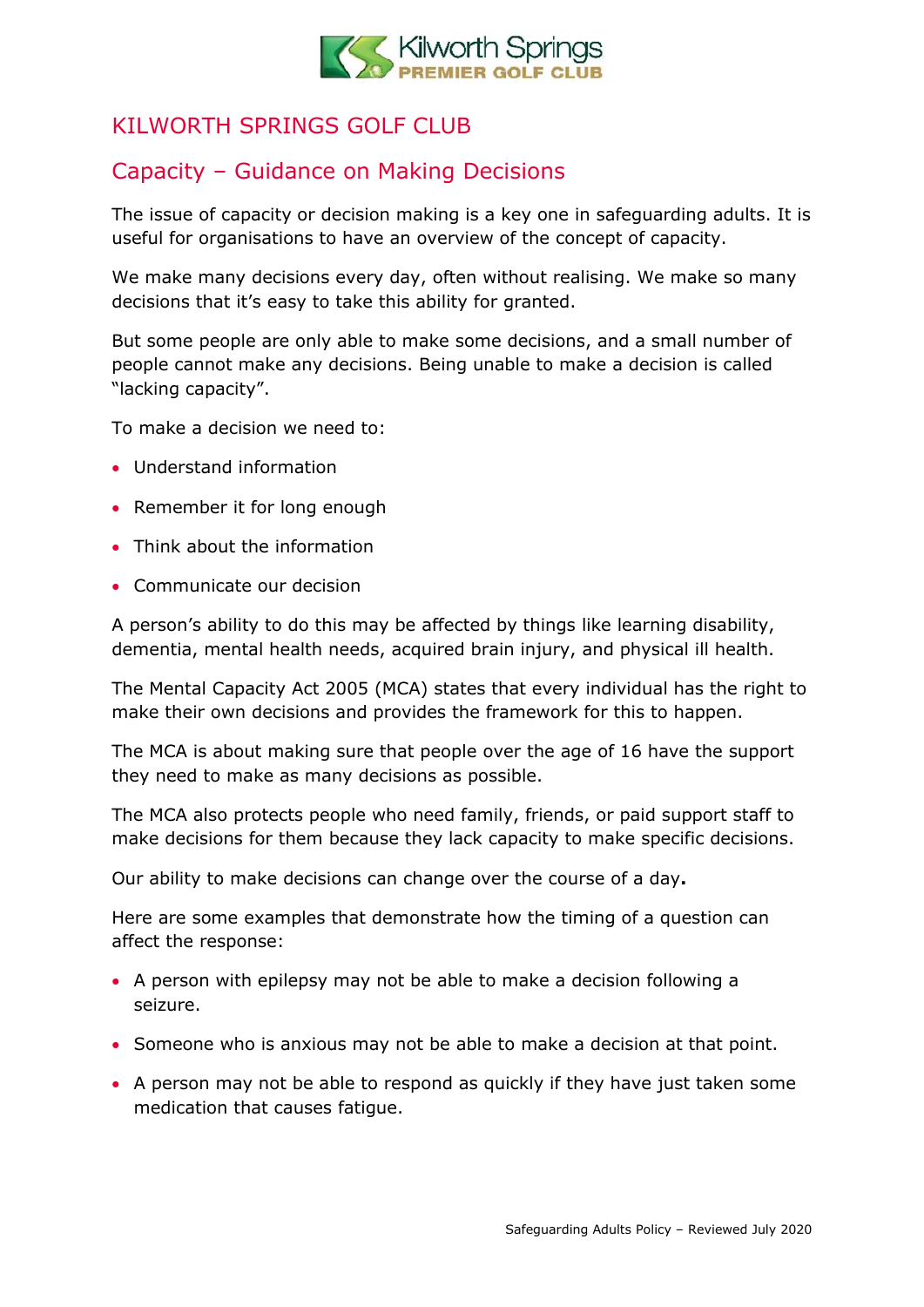

In each of these examples, it may appear as though the person cannot make a decision. But later in the day, presented with the same decision, they may be able to at least be involved.

The MCA recognises that capacity is decision-specific, so no one will be labelled as entirely lacking capacity. The MCA also recognises that decisions can be about big life-changing events, such as where to live, but equally about small events, such as what to wear on a cold day.

To help you to understand the MCA, consider the following five points:

- **1.** Assume that people are able to make decisions, unless it is shown that they are not. If you have concerns about a person's level of understanding, you should check this with them, and if applicable, with the people supporting them.
- **2.** Give people as much support as they need to make decisions. You may be involved in this – you might need to think about the way you communicate or provide information, and you may be asked your opinion.
- **3.** People have the right to make unwise decisions. The important thing is that they understand the implications. If they understand the implications, consider how risks might be minimised.
- **4.** If someone is not able to make a decision, then the person helping them must only make decisions in their "best interests". This means that the decision must be what is best for the person, not for anyone else. If someone was making a decision on your behalf, you would want it to reflect the decision you would make if you were able to.
- **5.** Find the least restrictive way of doing what needs to be done.

### Remember

- You should not discriminate or make assumptions about someone's ability to make decisions, and you should not pre-empt a "best-interests" decision merely on the basis of a person's age, appearance, condition, or behaviour.
- When it comes to decision-making, you could be involved in a minor way, or asked to provide more detail. The way you provide information might influence a person's ultimate decision. A person may be receiving support that is not in line with the MCA, so you must be prepared to address this.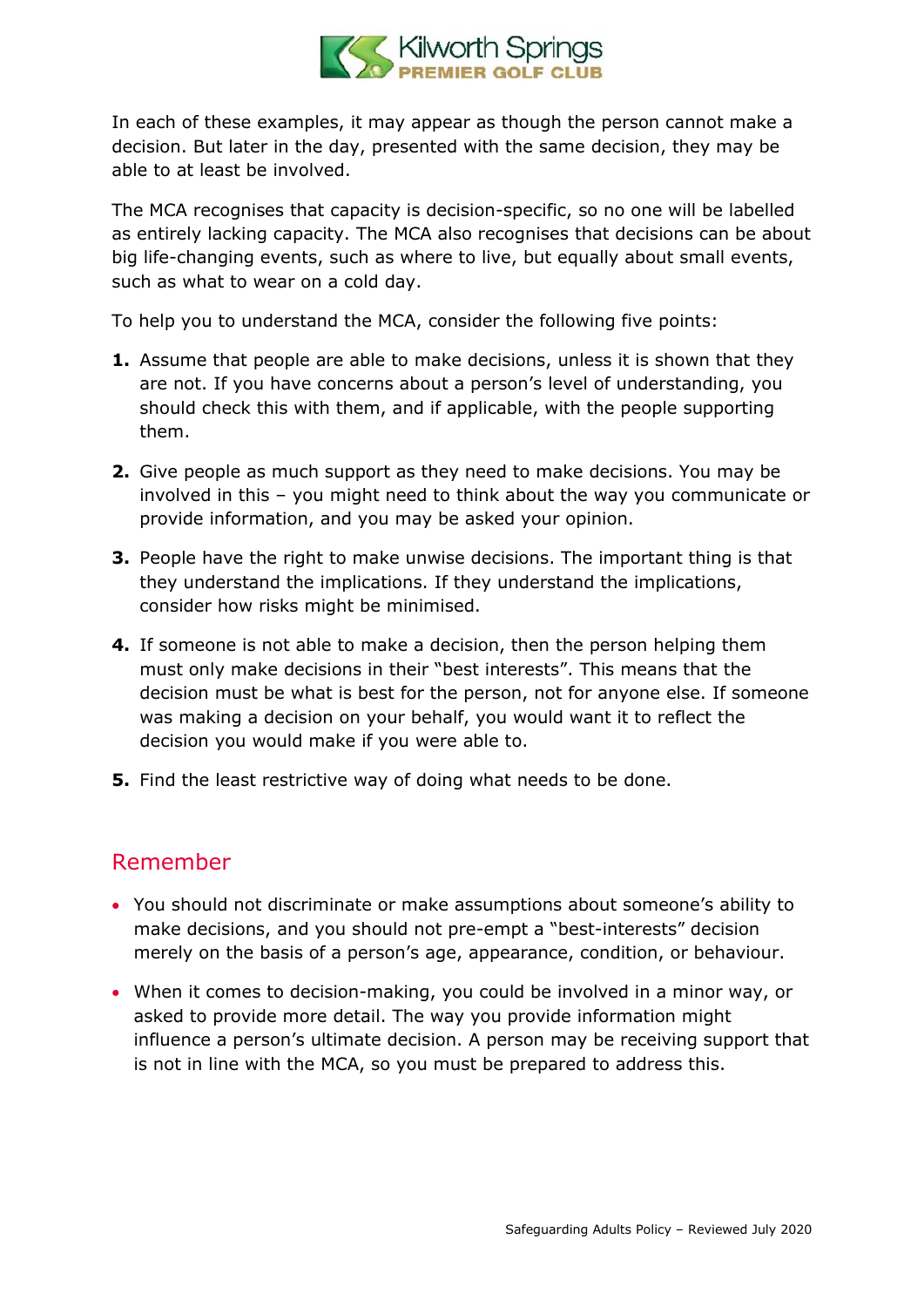

### <span id="page-12-0"></span>Incident Report Form

| Recorder's Name: |               |
|------------------|---------------|
| Address:         |               |
| Post Code:       | Telephone No: |

| Name of Identified Adult: |               |
|---------------------------|---------------|
| Address:                  |               |
| Post Code:                | Telephone No: |

| Complainant's Name: |               |
|---------------------|---------------|
| Address:            |               |
| Post Code:          | Telephone No: |

| Details of the allegations: [include: date; time; location; and nature of the<br>incident.] |
|---------------------------------------------------------------------------------------------|
| Additional information: [include: witnesses; corroborative statements; etc.]                |
| Have you discussed your concerns with the adult? What are their views?                      |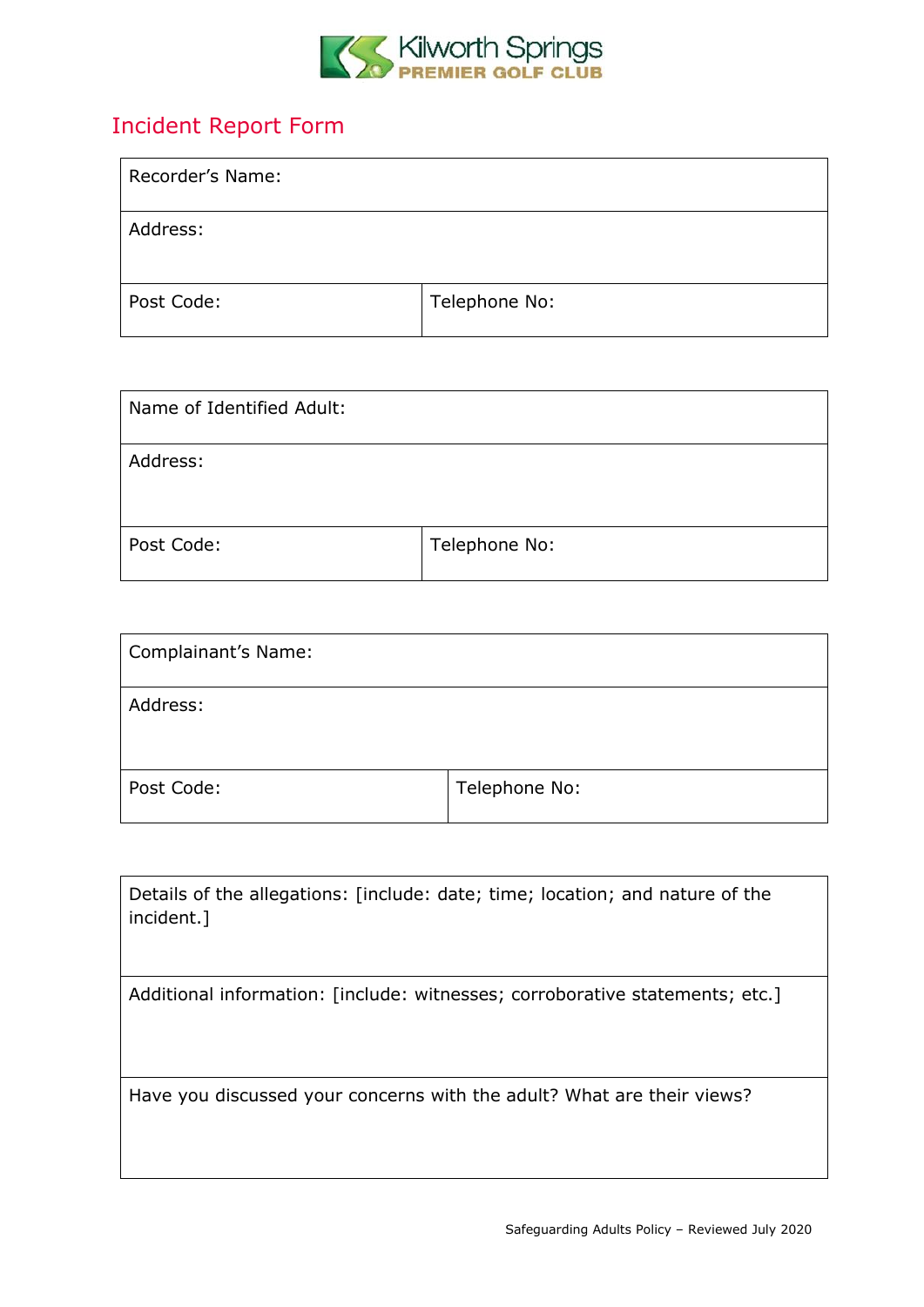

| England Golf Safeguarding department notified (01526 351824) |       |  |
|--------------------------------------------------------------|-------|--|
| Case Number (if allocated):                                  |       |  |
| Name of person spoken to:                                    |       |  |
| Date:                                                        | Time: |  |
|                                                              |       |  |
| Action taken:                                                |       |  |
|                                                              |       |  |
| Date:                                                        | Time: |  |
|                                                              |       |  |
| Signature of Recorder:                                       |       |  |
| Signature of Complainant:                                    |       |  |
|                                                              |       |  |

#### **Data protection:**

England Golf Safeguarding Department may use the information in this form (together with other information they obtain as a result of any investigation) to investigate the alleged incident and to take whatever action is deemed appropriate, in accordance with their Safeguarding Adults Policy and Procedures.

Strict confidentiality will be maintained and information will only be shared on a "need to know" basis in the interests of safeguarding. This may involve disclosing certain information to a number of organisations and individuals including relevant clubs and County bodies, individuals that are the subject of an investigation and/or Statutory agencies such as the Police and Adult Social Care.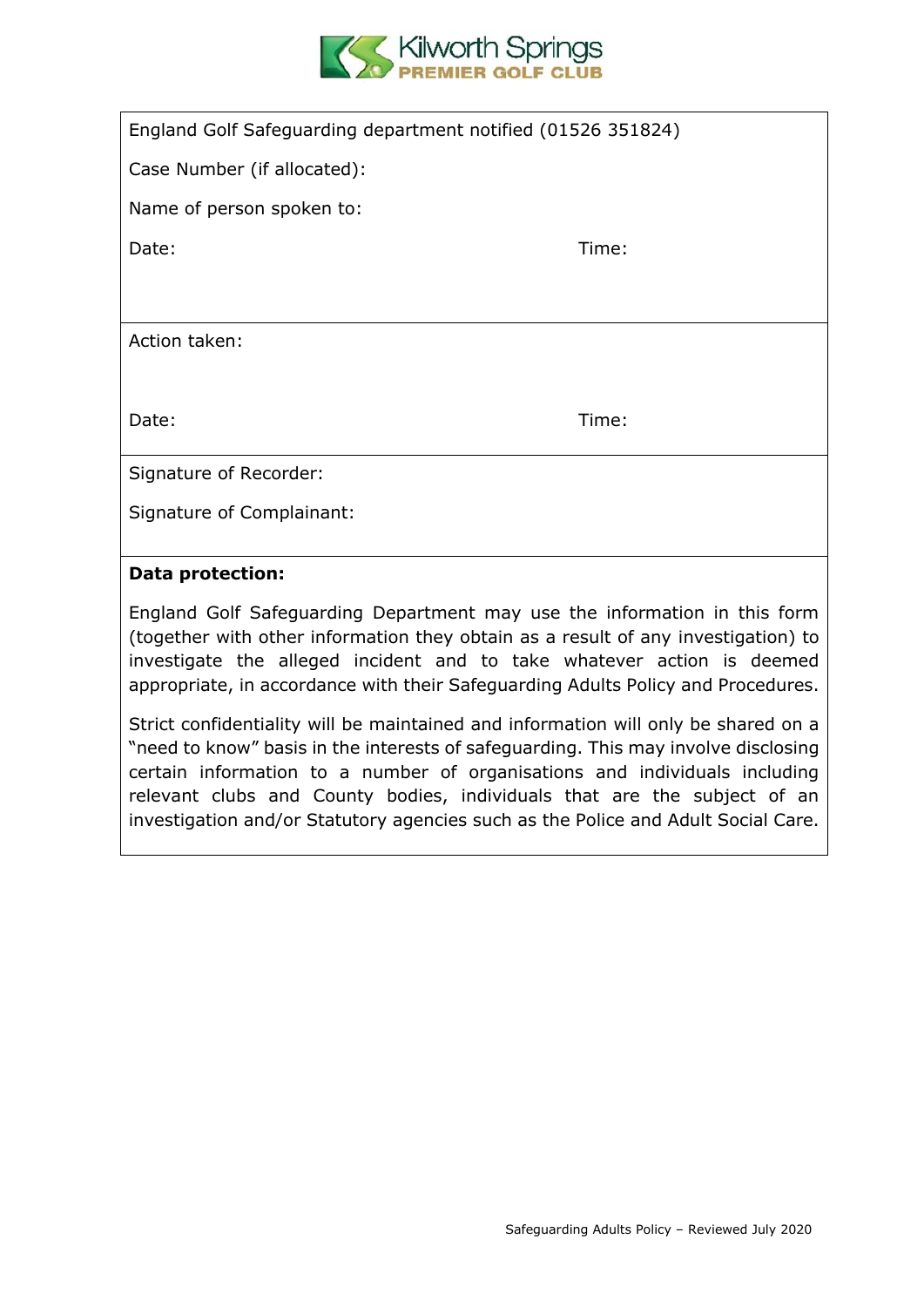

### <span id="page-14-0"></span>KILWORTH SPRINGS GOLF CLUB

### Guidance on types of harm

#### **The Care Act 2014 recognises 10 categories of abuse that may be experienced by adults.**

#### **Self-neglect**

This covers a wide range of behaviour: neglecting to care for one's personal hygiene, health or surroundings and includes behaviour such as hoarding.

#### **Modern Slavery**

This encompasses slavery, human trafficking, forced labour and domestic servitude.

#### **Domestic Abuse**

This includes psychological, physical, sexual, financial and emotional abuse perpetrated by anyone within a person's family. It also includes so called 'honour' based violence.

#### **Discriminatory**

Discrimination is abuse which centres on a difference or perceived difference particularly with respect to race, gender or disability or any of the protected characteristics of the Equality Act.

#### **Organisational**

This includes neglect and poor care practice within an institution or specific care setting such as a hospital or care home, for example, or in relation to care provided in one's own home. This may range from one off incidents to on-going ill-treatment. It can be through neglect or poor professional practice as a result of the structure, policies, processes and practices within an organisation.

#### **Physical**

This includes hitting, slapping, pushing, kicking, misuse of medication, restraint or inappropriate sanctions.

#### **Sexual**

This includes rape, indecent exposure, sexual harassment, inappropriate looking or touching, sexual teasing or innuendo, sexual photography, subjection to pornography or witnessing sexual acts, indecent exposure and sexual assault or sexual acts to which the adult has not consented or was pressured into consenting.

#### **Financial or material**

This includes theft, fraud, internet scamming, coercion in relation to an adult's financial affairs or arrangements, including in connection with wills, property, inheritance or financial transactions, or the misuse or misappropriation of property, possessions or benefits.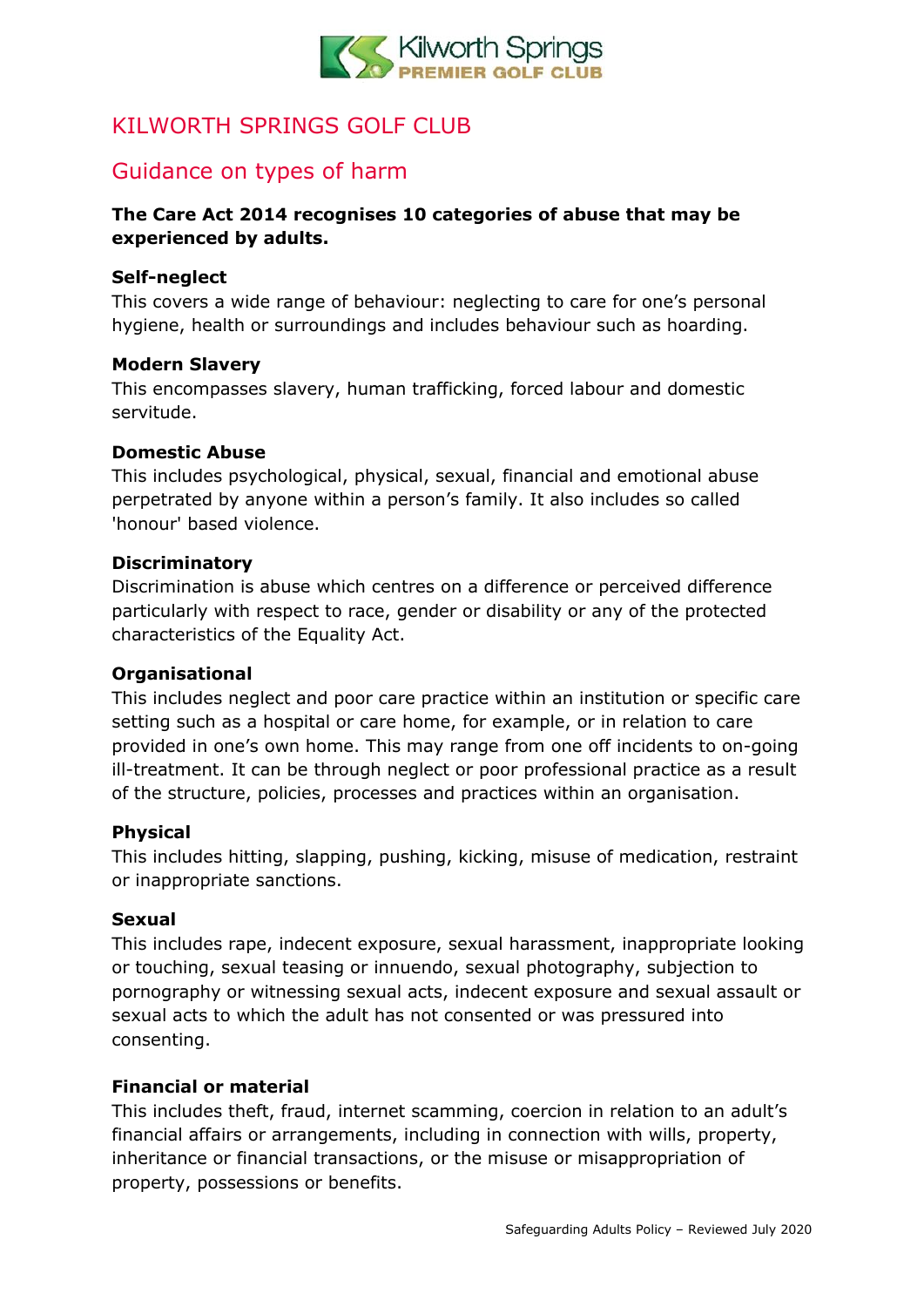

#### **Neglect/Acts of omission**

This includes ignoring medical or physical care needs, failing to provide access to appropriate health social care or educational services, the withholding of the necessities of life, such as medication, adequate nutrition and heating.

#### **Emotional or psychological**

This includes threats of harm or abandonment, deprivation of contact, humiliation, blaming, controlling, intimidation, coercion, harassment, verbal abuse, isolation or withdrawal from services or supportive

#### **Not included in the Care Act 2014 but also relevant to safeguarding adults in sport and physical activity:**

#### **Cyber Bullying**

Cyberbullying occurs when someone repeatedly makes fun of another person online or repeatedly picks on another person through emails or text messages, or uses online forums with the intention of harming, damaging, humiliating or isolating another person. It can be used to carry out many different types of bullying (such as racist bullying, homophobic bullying, or bullying related to special educational needs and disabilities) but instead of the perpetrator carrying out the bullying face-to-face, they use technology as a means to do it.

#### **Forced marriage**

This is a term used to describe a marriage in which one or both of the parties are married without their consent or against their will. A forced marriage differs from an arranged marriage, in which both parties consent to the assistance of a third party in identifying a spouse. The Anti-social Behaviour, Crime and Policing Act 2014 make it a criminal offence to force someone to marry.

#### **Mate Crime**

A 'mate crime' is when vulnerable people are befriended by members of the community who go on to exploit and take advantage of them. It may not be an illegal act but still has a negative effect on the individual. Mate Crime is carried out by someone the adult knows and often happens in private. In recent years there have been a number of Serious Case Reviews relating to people with a learning disability who were murdered or seriously harmed by people who purported to be their friend.

#### **Radicalisation**

The aim of radicalisation is to attract people to their reasoning, inspire new recruits and embed their extreme views and persuade vulnerable individuals of the legitimacy of their cause. This may be direct through a relationship, or through social media.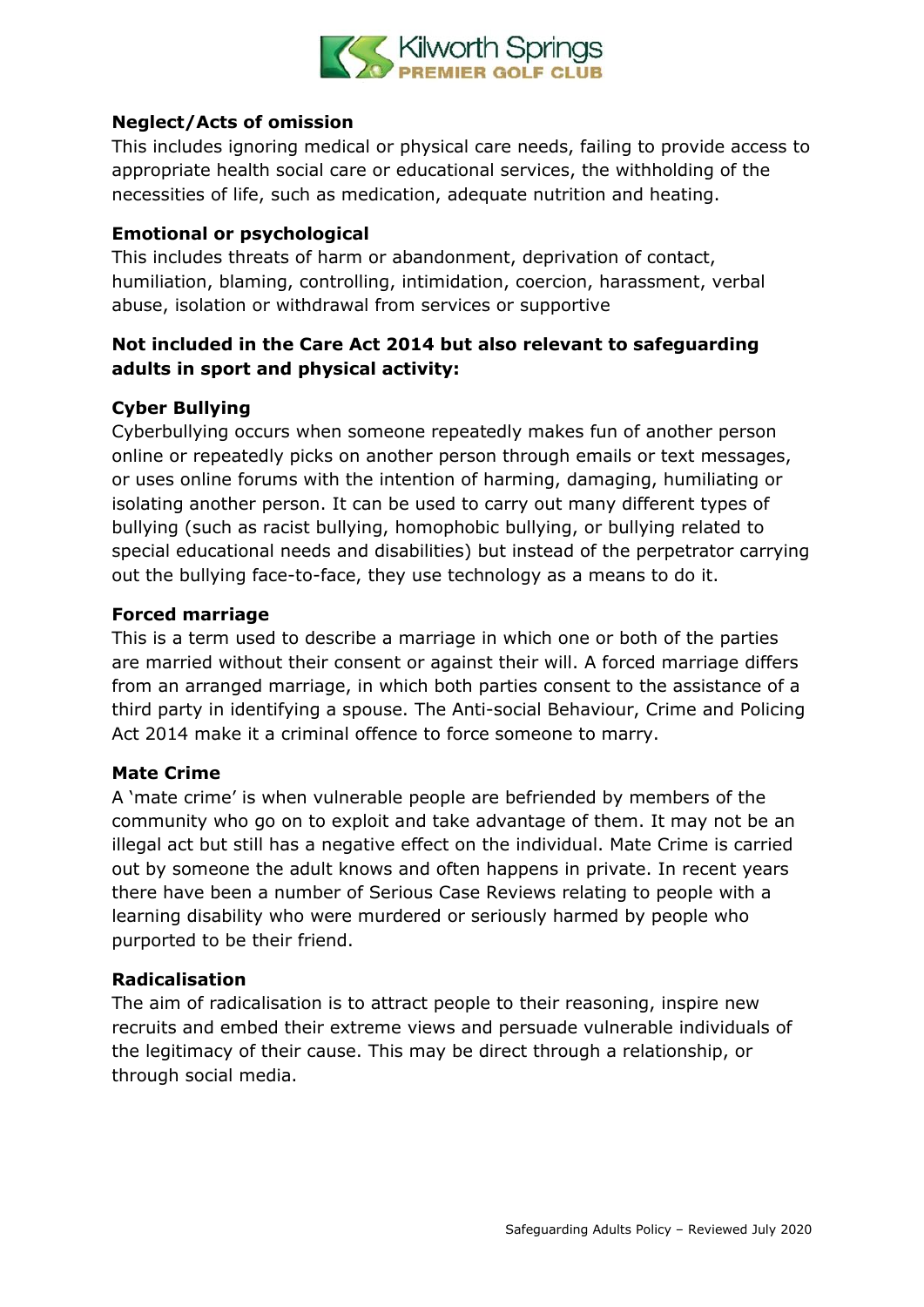

### <span id="page-16-0"></span>KILWORTH SPRINGS GOLF CLUB

### Consent and Information Sharing

Workers and volunteers within sports and physical activity organisations should always share safeguarding concerns in line with their organisation's policy, usually with their safeguarding lead or welfare officer in the first instance, except in emergency situations. As long as it does not increase the risk to the individual, the worker or volunteer should explain to them that it is their duty to share their concern with their safeguarding lead or welfare officer.

The safeguarding lead or welfare officer will then consider the situation and plan the actions that need to be taken, in conjunction with the adult at risk and in line with the organisation's policy and procedures and local safeguarding adults board policy and procedures.

To make an adult safeguarding referral you need to call the local safeguarding adults team. This may be part of a MASH (Multi*-*Agency Safeguarding Hub). A conversation can be had with the safeguarding adults team without disclosing the identity of the person in the first instance. If it is thought that a referral needs to be made to the safeguarding adults team, consent should be sought where possible from the adult at risk.

Individuals may not give their consent to the sharing of safeguarding information with the safeguarding adults team for a number of reasons. Reassurance, appropriate support and revisiting the issues at another time may help to change their view on whether it is best to share information.

If they still do not consent, then their wishes should usually be respected. However, there are circumstances where information can be shared without consent such as when the adult does not have the capacity to consent, it is in the public interest because it may affect other people or a serious crime has been committed. This should always be discussed with your safeguarding lead and the local authority safeguarding adults team.

If someone does not want you to share information outside of the organisation or you do not have consent to share the information, ask yourself the following questions:

- Is the adult placing themselves at further risk of harm?
- Is someone else likely to get hurt?
- Has a criminal offence occurred? This includes: theft or burglary of items, physical abuse, sexual abuse, forced to give extra money for lessons (financial abuse) or harassment.
- Is there suspicion that a crime has occurred?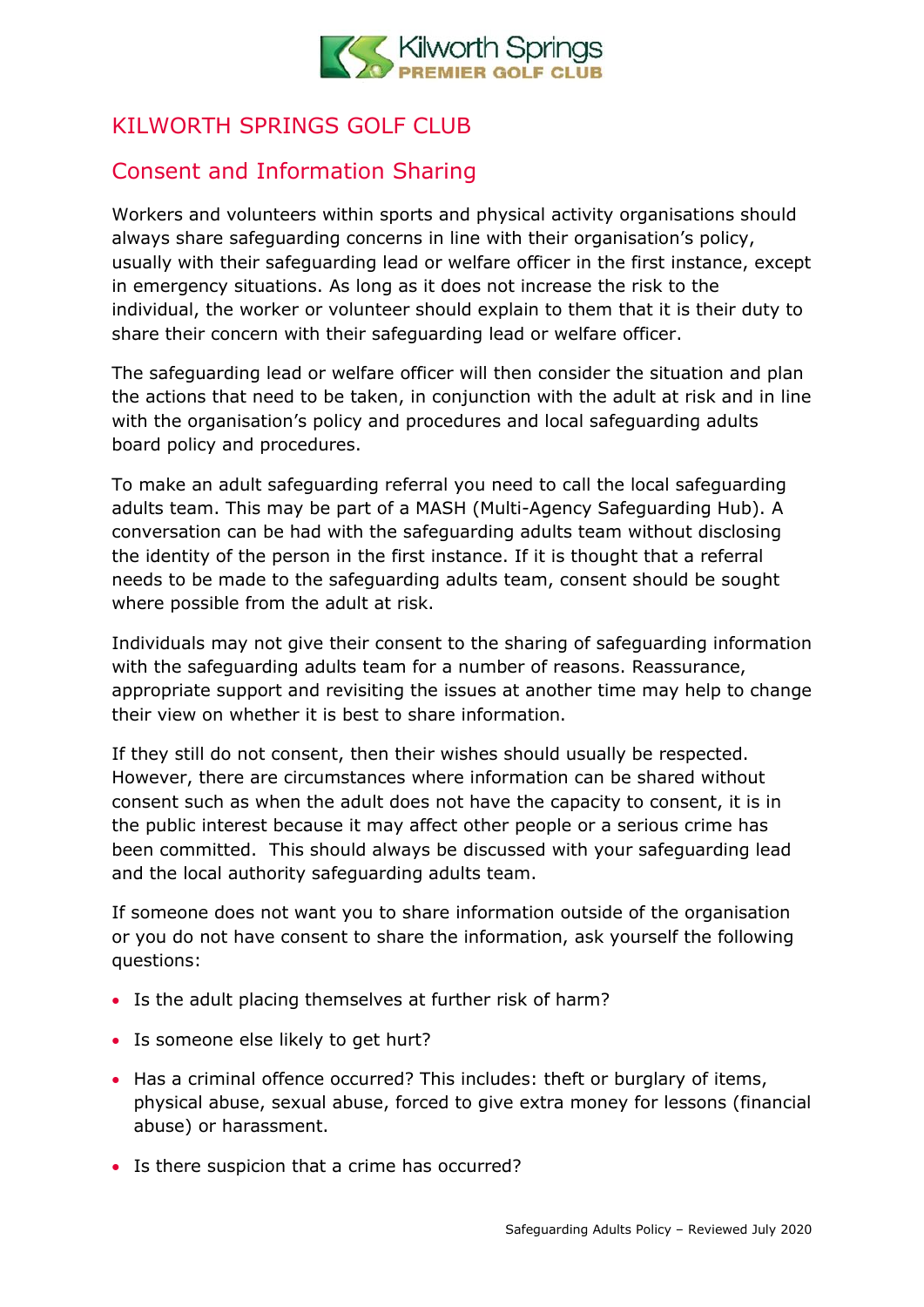

If the answer to any of the questions above is 'yes' - then you can share without consent and need to share the information.

When sharing information there are seven Golden Rules that should always be followed.

- **1.** Seek advice if in any doubt
- **2.** Be transparent The Data Protection Act (DPA) is not a barrier to sharing information but to ensure that personal information is shared appropriately; except in circumstances where by doing so places the person at significant risk of harm.
- **3.** Consider the public interest Base all decisions to share information on the safety and well-being of that person or others that may be affected by their actions.
- **4.** Share with consent where appropriate Where possible, respond to the wishes of those who do not consent to share confidential information. You may still share information without consent, if this is in the public interest.
- **5.** Keep a record Record your decision and reasons to share or not share information.
- **6.** Accurate, necessary, proportionate, relevant and secure Ensure all information shared is accurate, up-to-date; necessary and share with only those who need to have it.
- **7.** Remember the purpose of the Data Protection Act (DPA) is to ensure personal information is shared appropriately, except in circumstances where by doing so may place the person or others at significant harm.

Please contact KILWORTH SPRINGS GOLF CLUB Welfare Officers below,